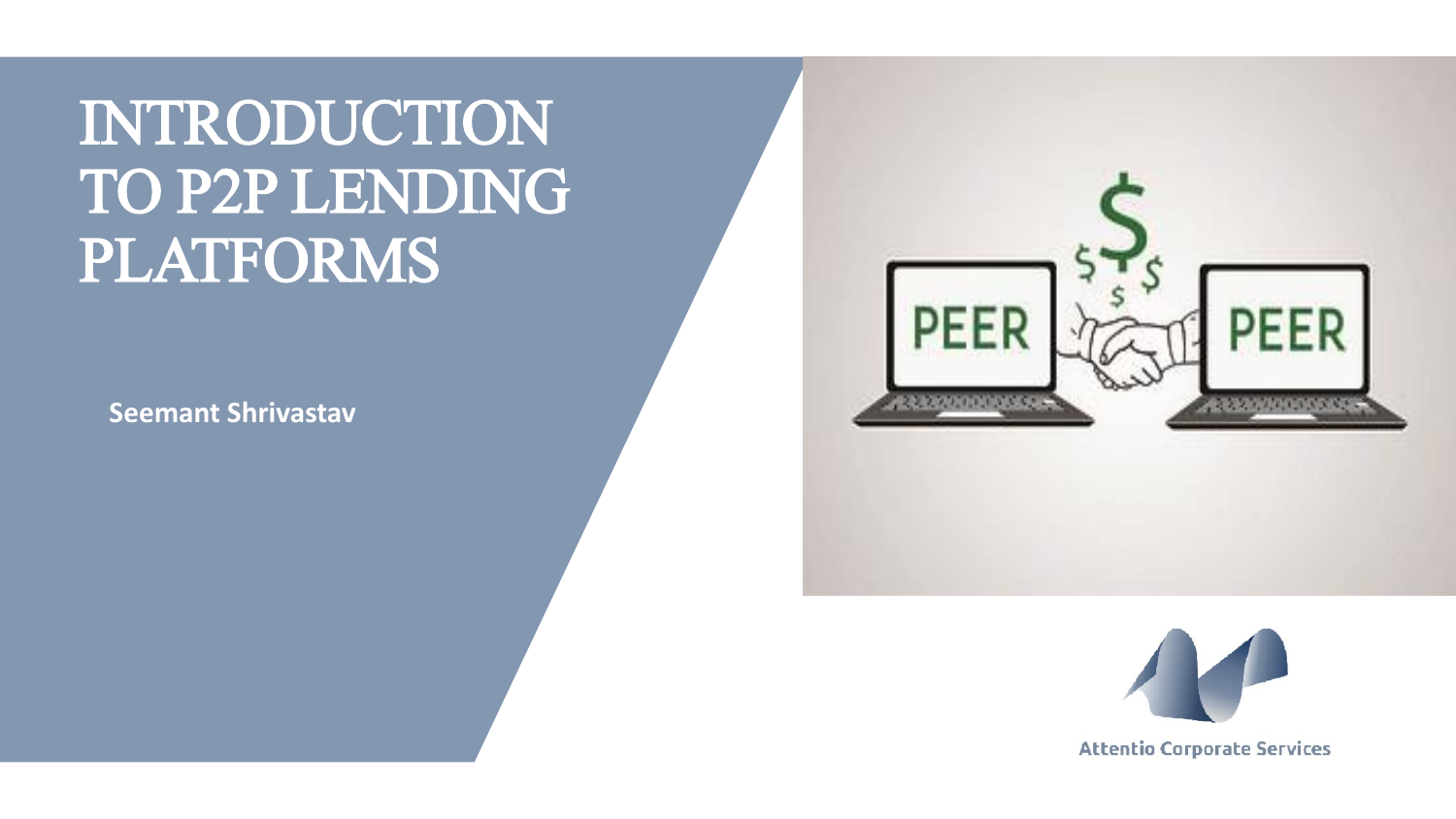# Agenda

- Introduction to P2P lending Platforms
- Players in the ecosystem
- Purpose of Loan
- Regulatory Framework
- Process of P2P
- Players in Industry
- Pros & Cons
- Practical challenges
- Summing up & Conclusion

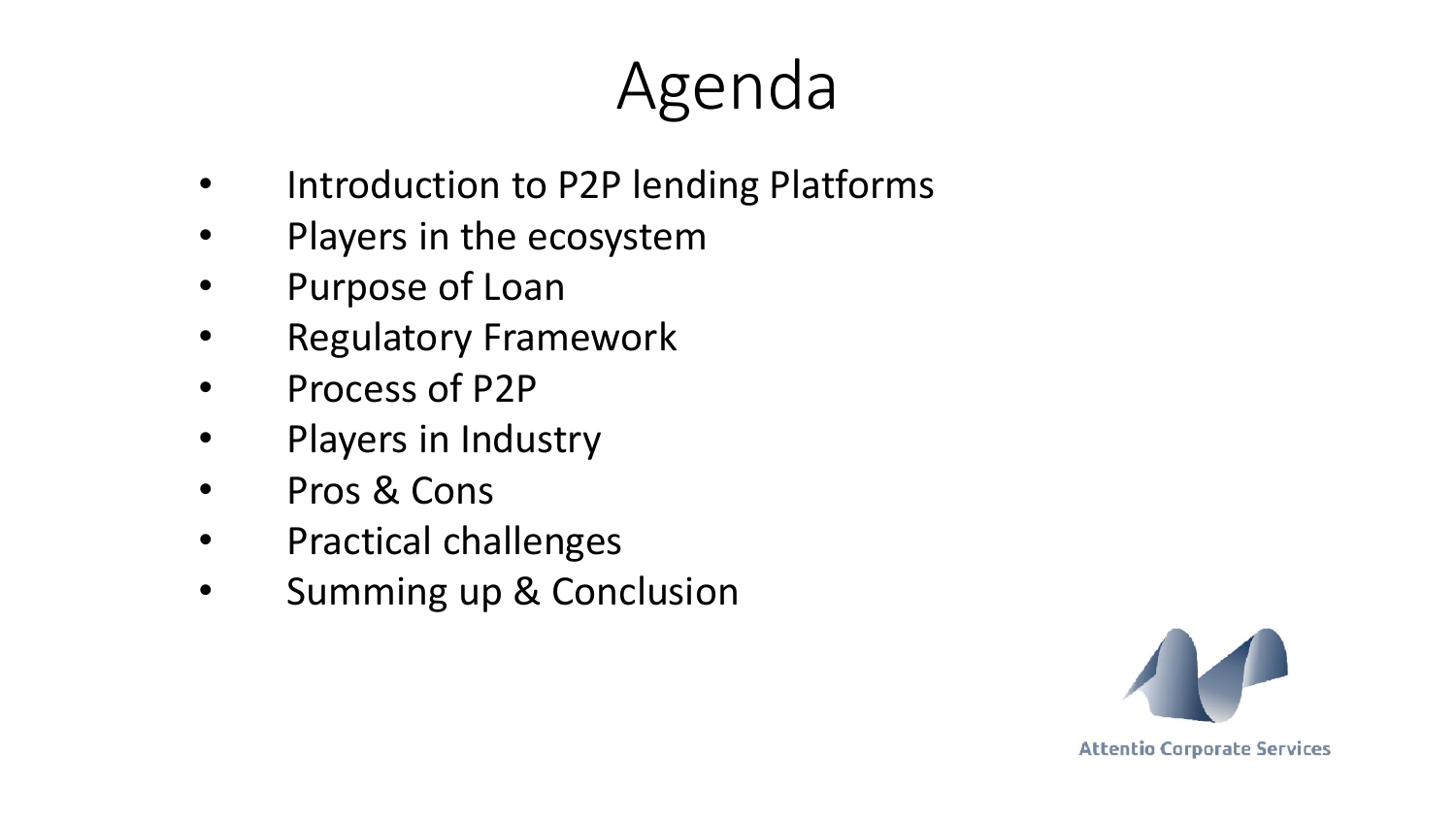# What are P2P lending platforms?

Peer to Peer lending as name suggest is a formal or informal lending between individuals. It has existed for centuries in business and personal fronts.

P2P Lending platform is an online place for lending money to individuals or businesses through technology that match lenders with borrowers.

P2P Lending platform uses cutting-edge technology to connect borrowers looking for quick capital injection to lenders looking to earn high returns.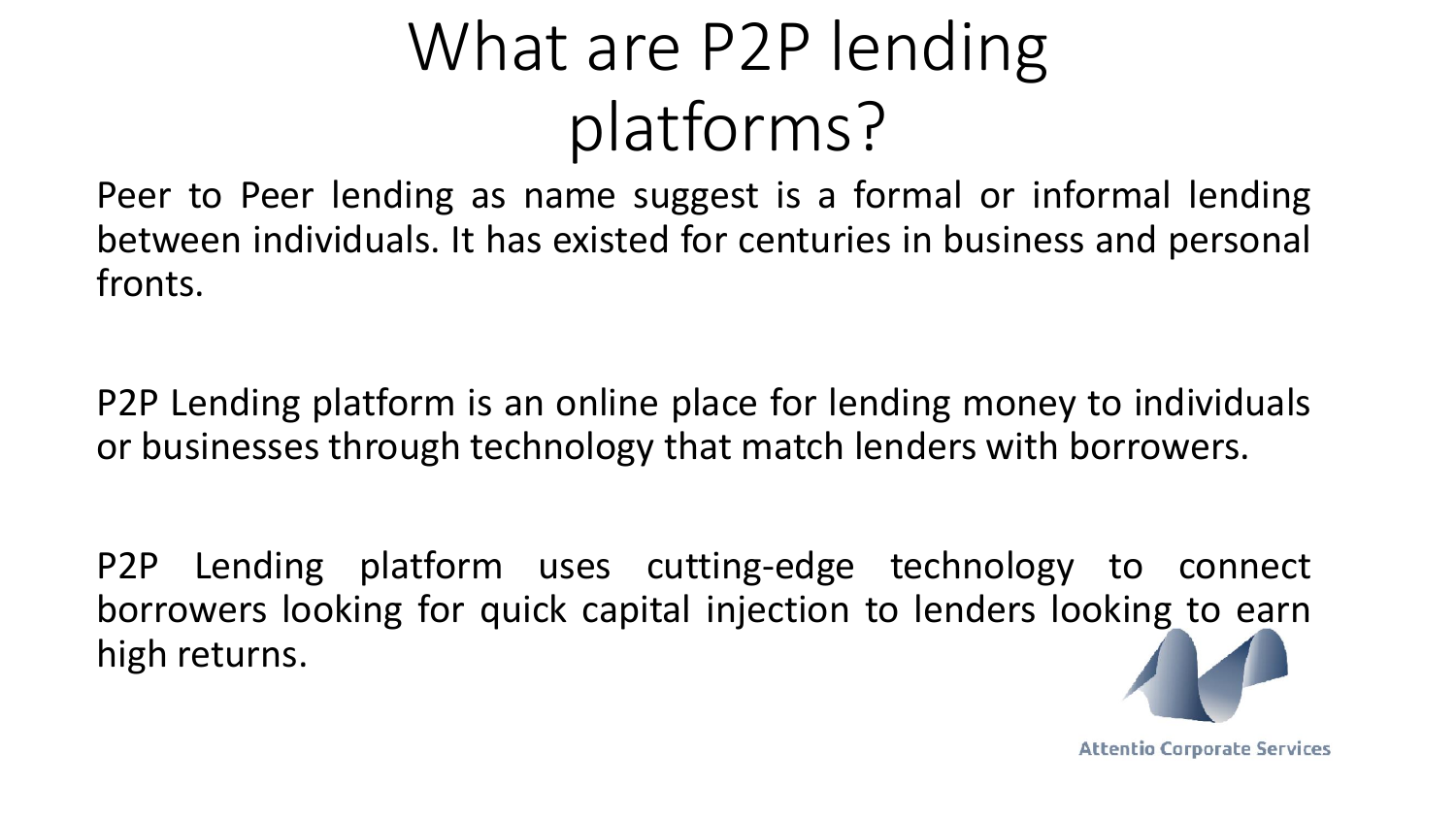# A typical P2P Platform



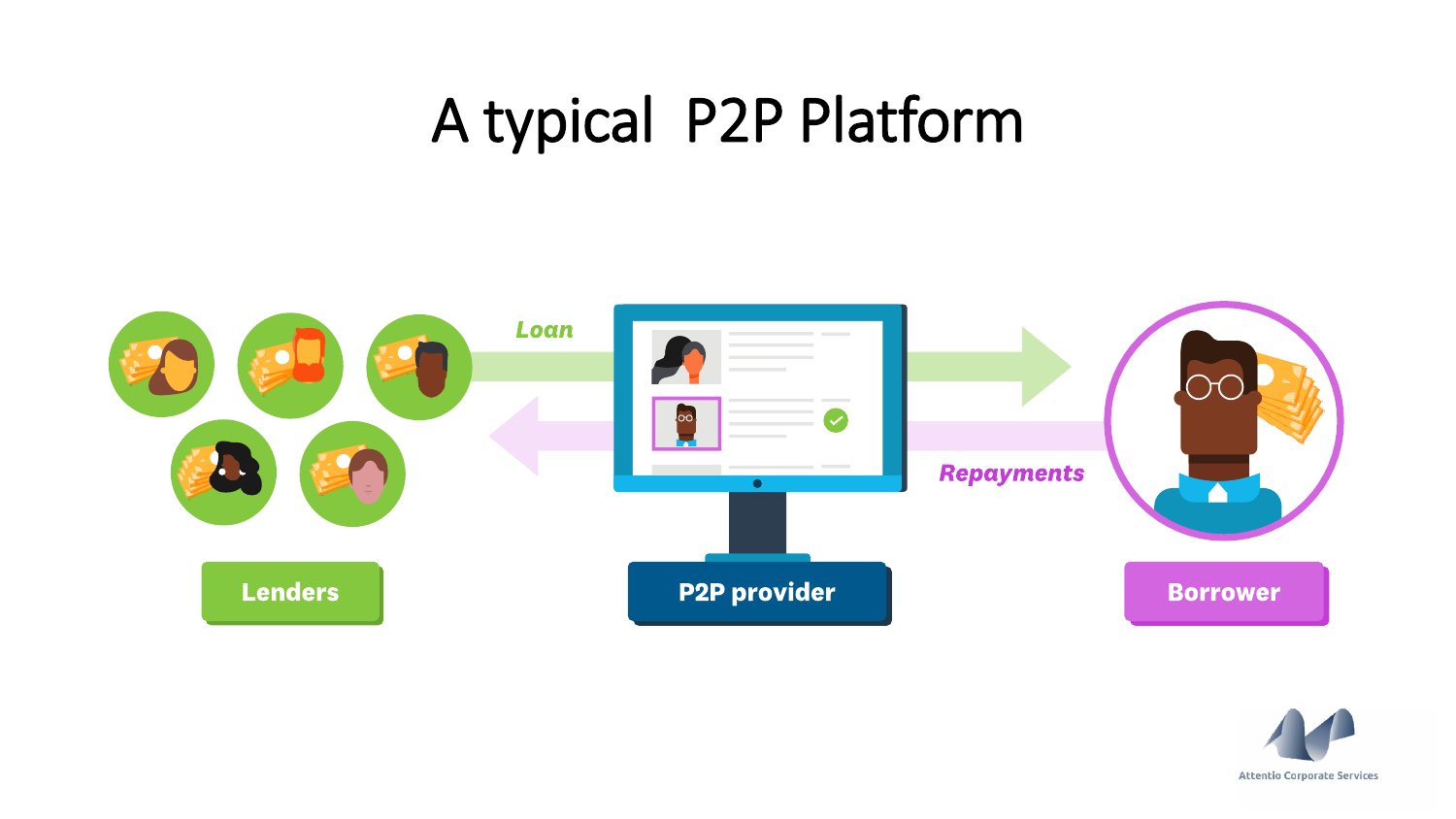#### **P2P Platform Players**

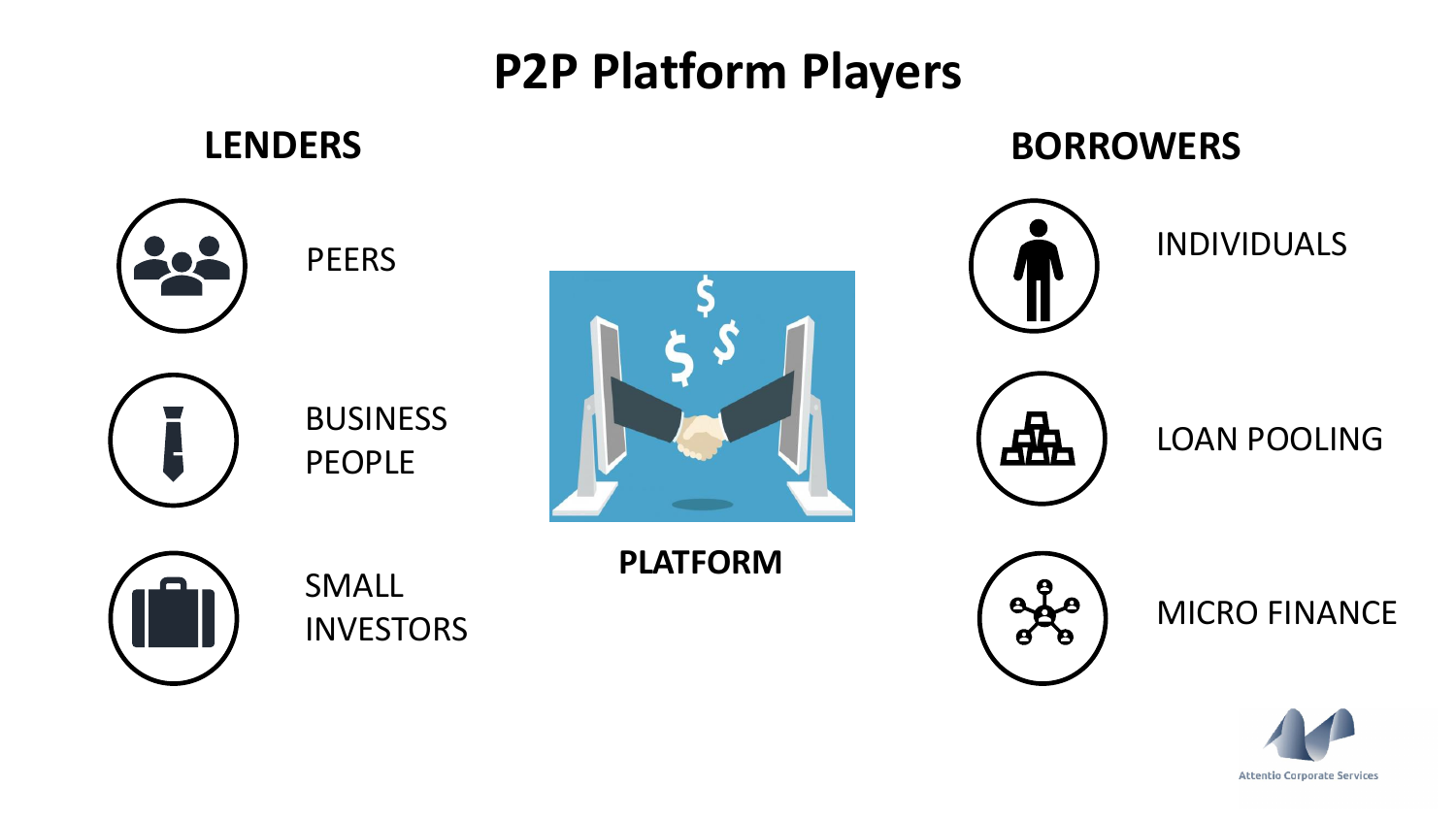# Possible purposes of P2P Loan



Higher Education



Business Purposes



Wedding



Renovation / Refurbishing



Vacation



Medical Emergencies



Personal Loans

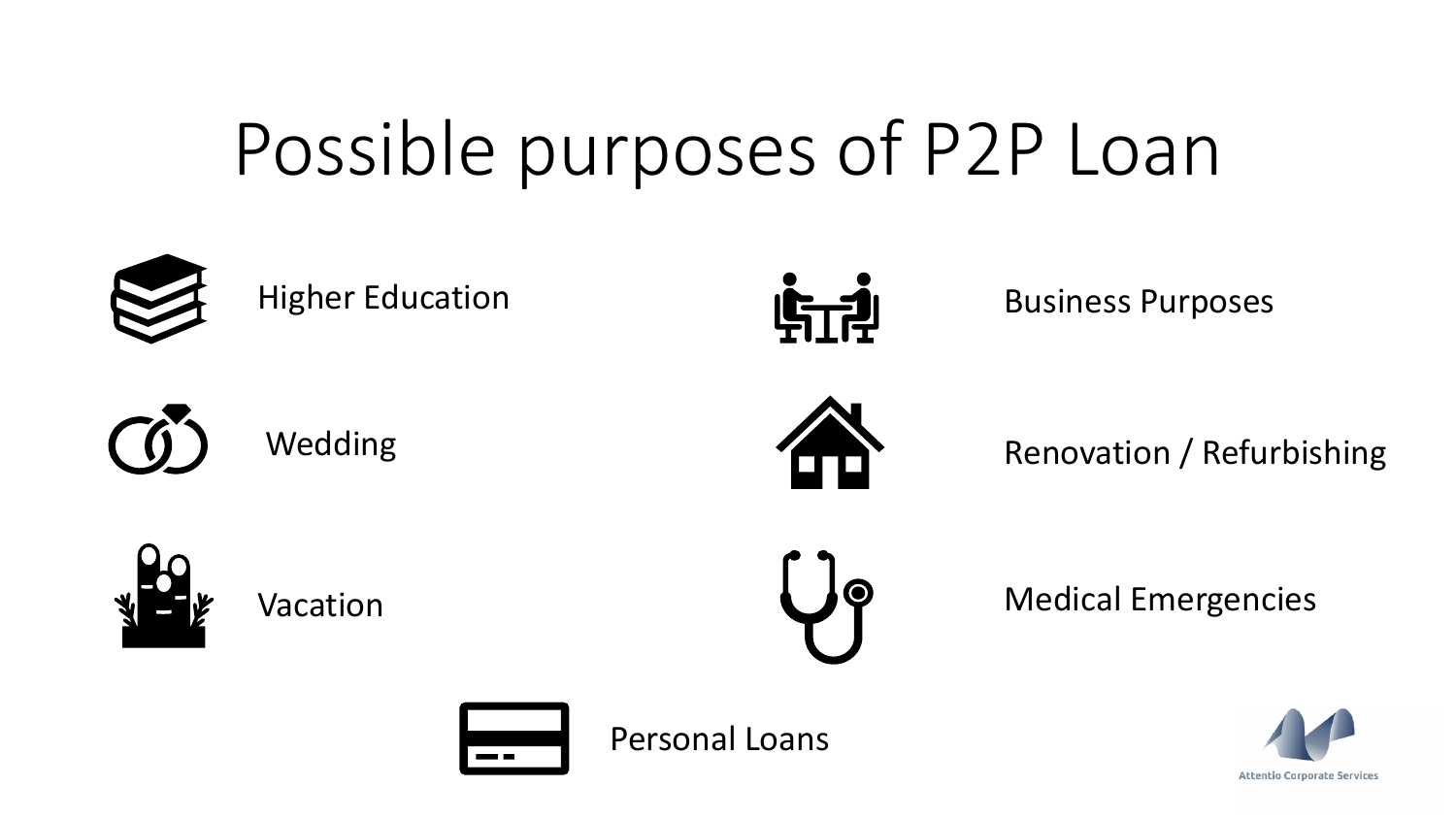

Source: Rbi.org.in

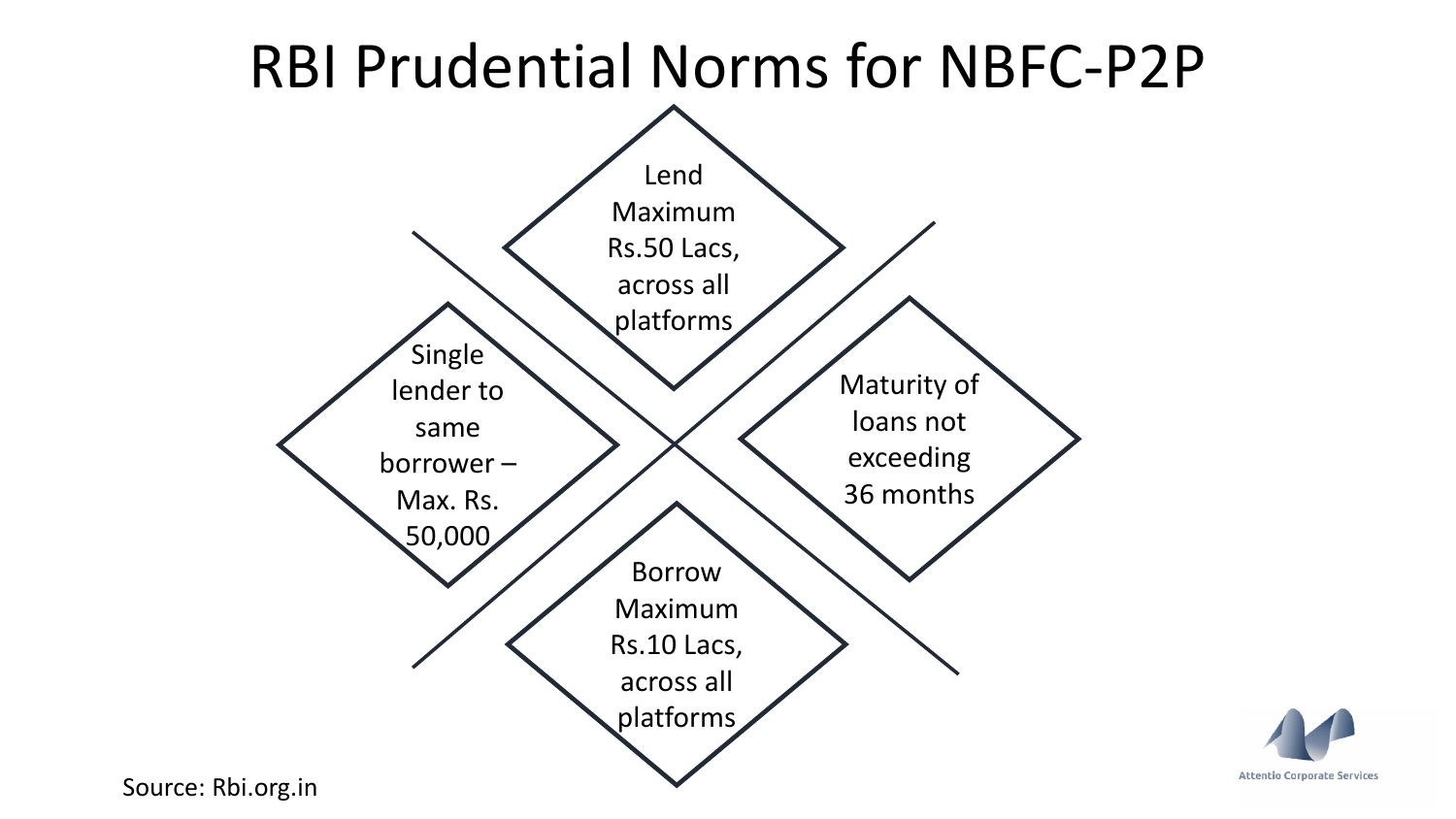

Source: Rbi.org.in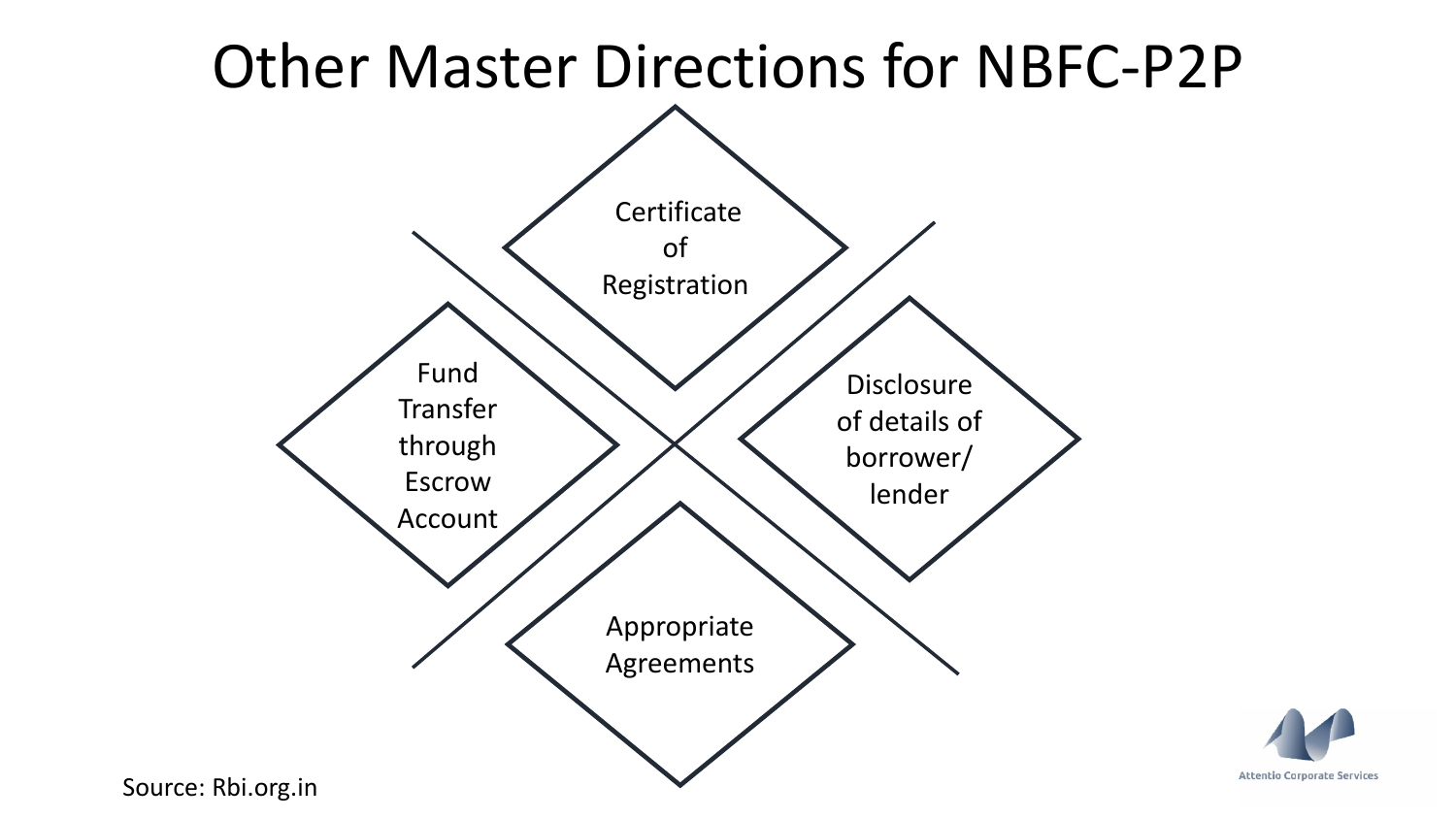## PROCESS IN P2P

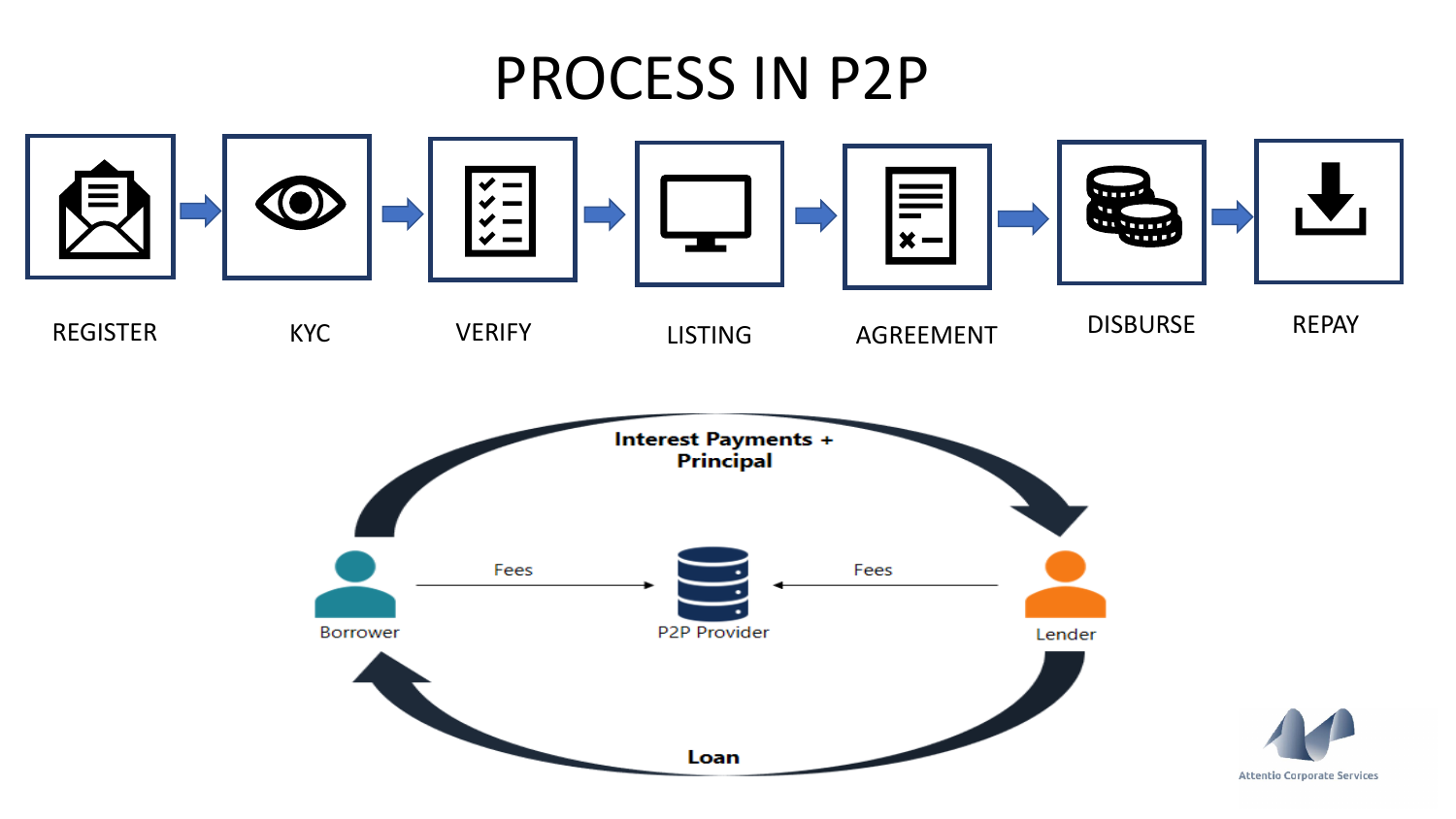#### **MAJOR P2P OPERATORS**

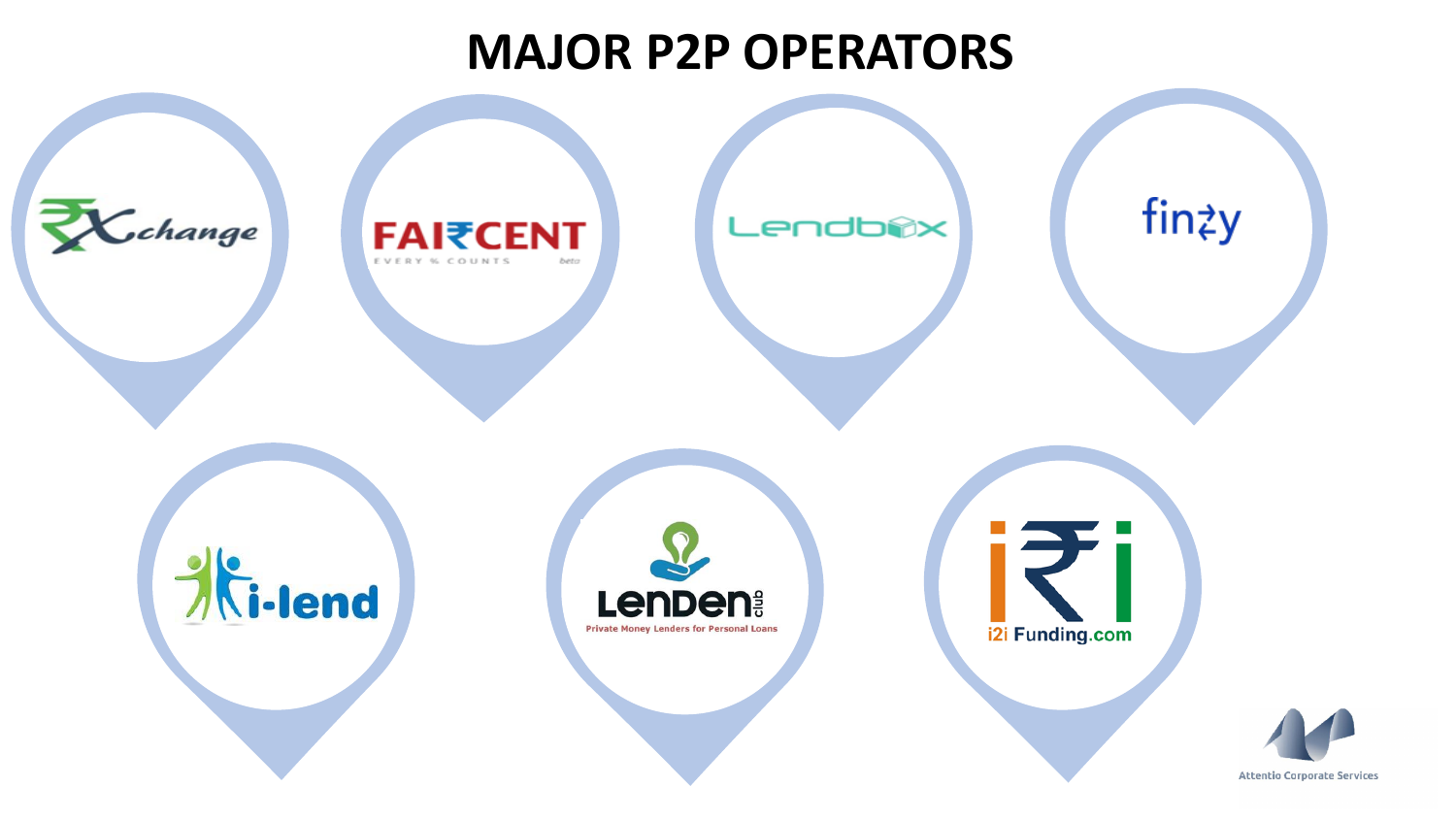### **COMPLETE LIST OF P2P NBFC's on 31 Oct 2019**

| <b>S</b> No     | <b>Name of the Company</b>                               | <b>RBI Regional Office</b> | <b>City</b>      | <b>State</b>         | <b>Email</b>                      |
|-----------------|----------------------------------------------------------|----------------------------|------------------|----------------------|-----------------------------------|
|                 | <b>Etyacol Technologies Private Limited</b>              | Bengaluru                  | <b>Bangalore</b> | Karnataka            | dhiren@cashkumar.com              |
| $\overline{2}$  | Micrograam Marketplace Private Limited                   | Bengaluru                  | <b>Bangalore</b> | Karnataka            | rangan.varadan@micrograam.com     |
| 3               | Rang De P2P Financial Services Private Limited Bengaluru |                            | Bangalore        | Karnataka            | finance@rangde.org                |
| $\overline{4}$  | Monexo Fintech Private Limited                           | Chennai                    | Chennai          | Tamilnadu            |                                   |
| $5\overline{)}$ | Dipamkara Web Ventures Private Limited                   | Hyderabad                  | <b>Hyderabad</b> | Telangana            | shankar@i-lend.in                 |
| $6\phantom{1}$  | <b>Fincsquare Fintech Private Limited</b>                | Hyderabad                  | <b>Hyderabad</b> | Telangana            |                                   |
| $\overline{7}$  | Luharia Technologies Pvt Ltd                             | Hyderabad                  | <b>Hyderabad</b> | Telangana            | kkjain@anytimeloan.in             |
| 8               | <b>SRS Fintechlabs Private Limited</b>                   | Hyderabad                  | <b>Hyderabad</b> | Telangana            | subbu@oxyloans.com                |
| 9               | <b>RNVP Technology Private Limited</b>                   | Kanpur                     | Ghaziabad        | <b>Uttar Pradesh</b> | funding@i2ifunding.com            |
| 10              | <b>Bigwin Infotech Private Limited</b>                   | Mumbai                     | Mumbai           | Maharashtra          | rajivranjan@bigwininfotech.com    |
| 11              | <b>Bridge Fintech Solutions Private Limited</b>          | Mumbai                     | Mumbai           | Maharashtra          | amit@finzy.com                    |
| 12              | <b>Fair Vinimay Services Pvt Limited</b>                 | Mumbai                     | Mumbai           | Maharashtra          | Rajesh@indiamoneymart.com         |
| 13              | Fintelligence Data Science Private Limited               | Mumbai                     | Mumbai           | Maharashtra          | teamfintelligence@rupeecircle.com |
| 14              | <b>Innofin Solutions Private Limited</b>                 | Mumbai                     | Mumbai           | Maharashtra          | cs@lendenclub.com                 |
| 15              | <b>NDX P2P Private Limited</b>                           | Mumbai                     | Mumbai           |                      | Gautam029@gmail.com               |
| 16              | <b>Ohmy Technologies Private Limited</b>                 | Mumbai                     | Mumbai           | Maharashtra          | pramod.akhramka@omlp2p.com        |
| 17              | Visionary Financepeer Private Limited                    | Mumbai                     | Mumbai           | Maharashtra          | support@financepeer.com           |
| 18              | <b>Antworks P2P Financing Private Limited</b>            | <b>New Delhi</b>           | Faridabad        | Haryana              | rm@antworksmoney.com              |
| 19              | Fairassets Technologies India Private Limited            | New Delhi                  | Gurgaon          | Haryana              | Rajatgandhi@gmail.com             |
| 20              | Transactree Technologies Private Limited                 | New Delhi                  | New Delhi        | Delhi                | bhuvan@lendbox.in                 |

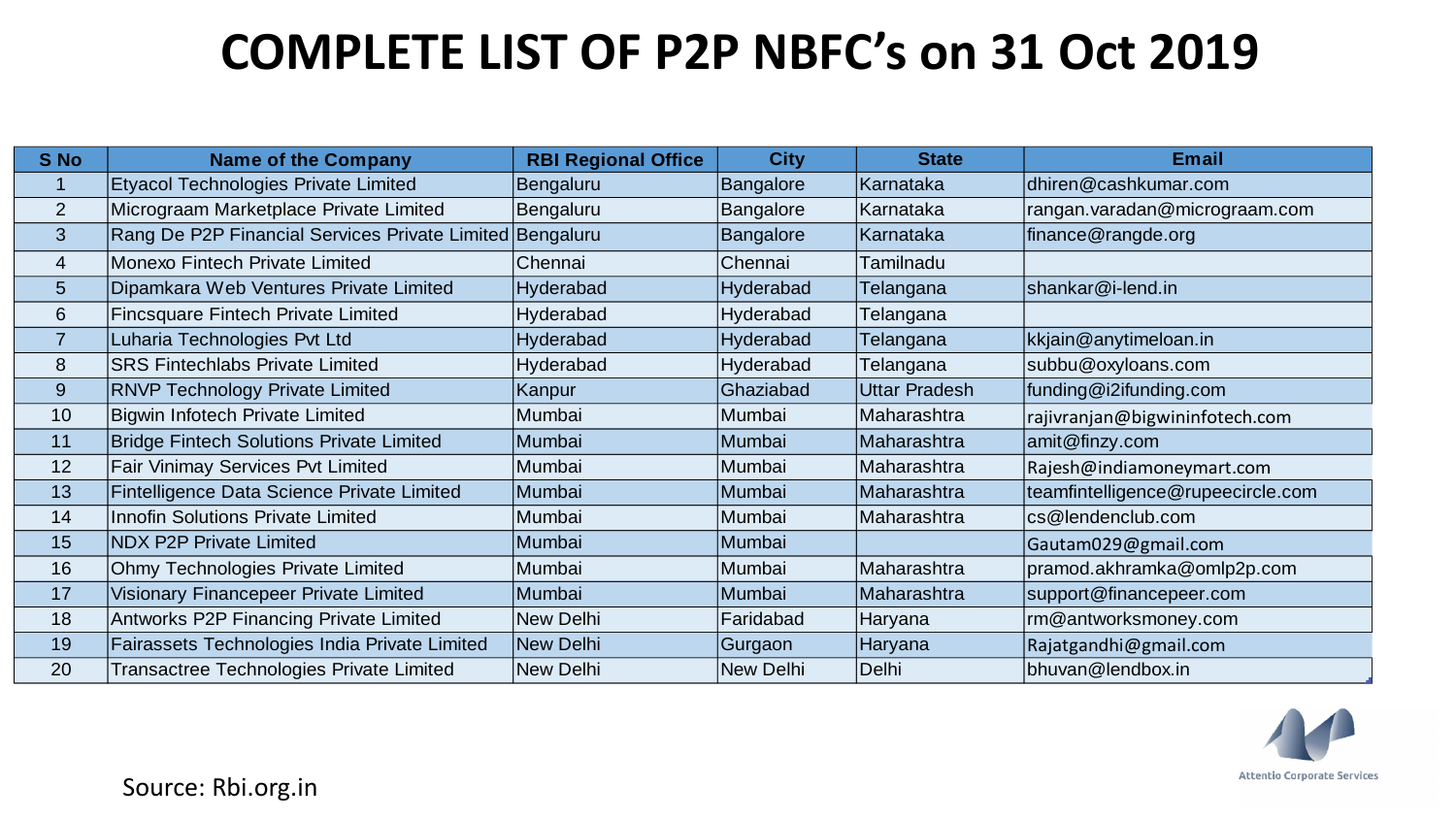



**FAI₹CENT** 

EVERY % COUNTS



**Average Tenure** 19 to 32 months **Average ROI** 12-28%





**Rs. 1000/- reg fee 1% loan fees**

Till 4th Feb 2020

**Rs. 500-2500 penalty & penal interest @18% for defaulting borrowers**

# **Attentio Corporate Services**

Source: faircent.com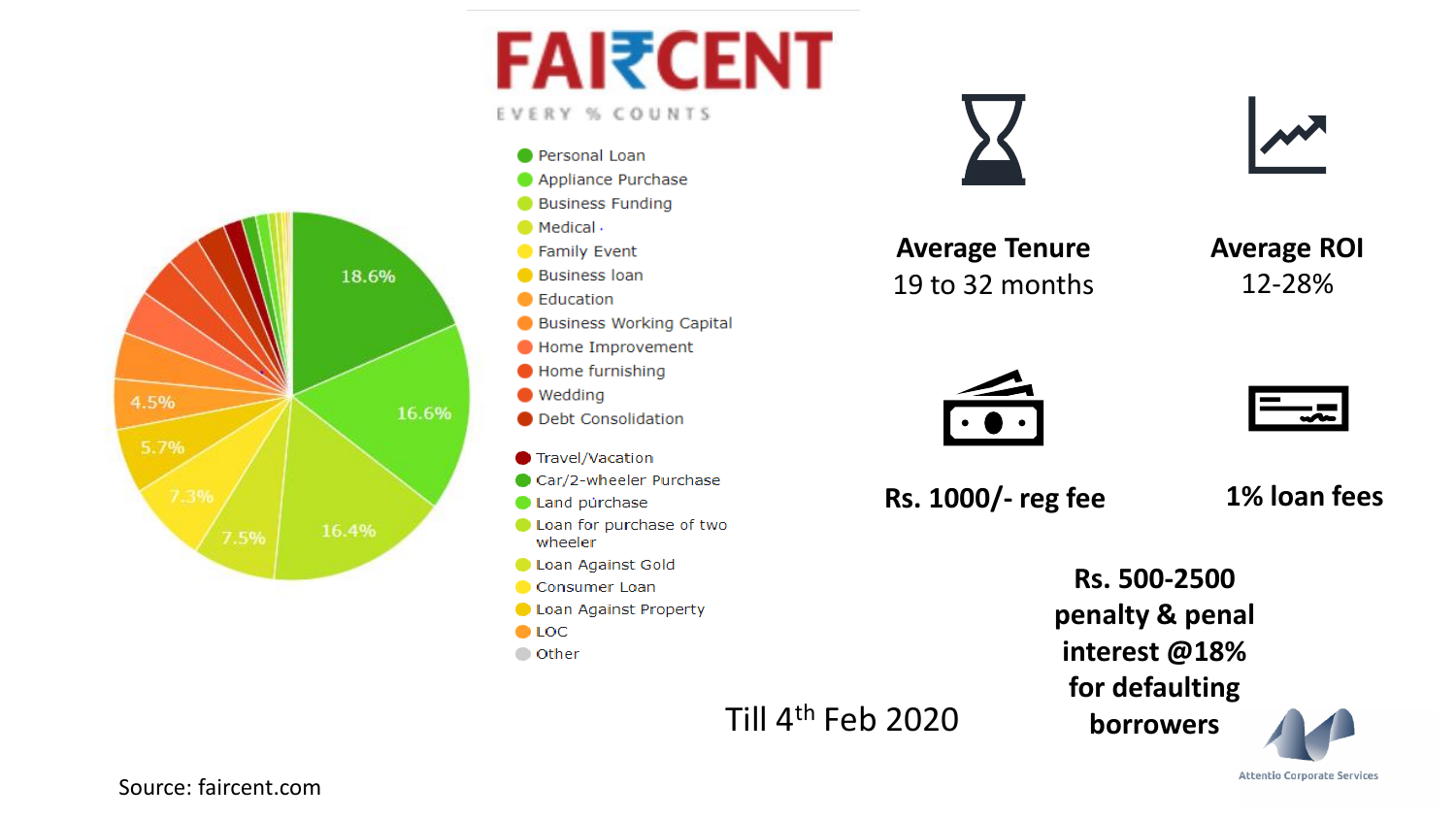

#### Loan Requests by Month





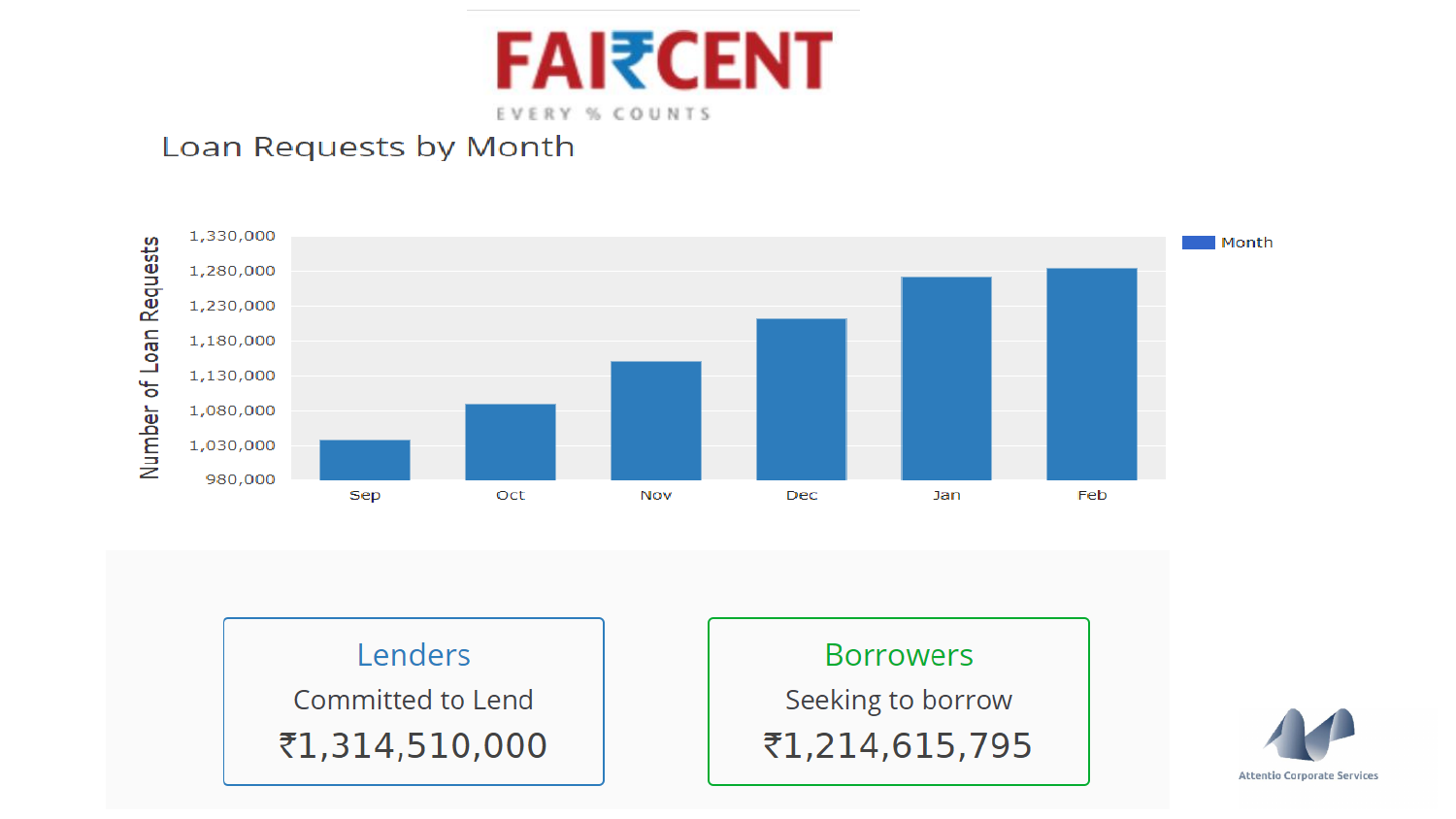

#### **Investment Returns**

Percentage (%)



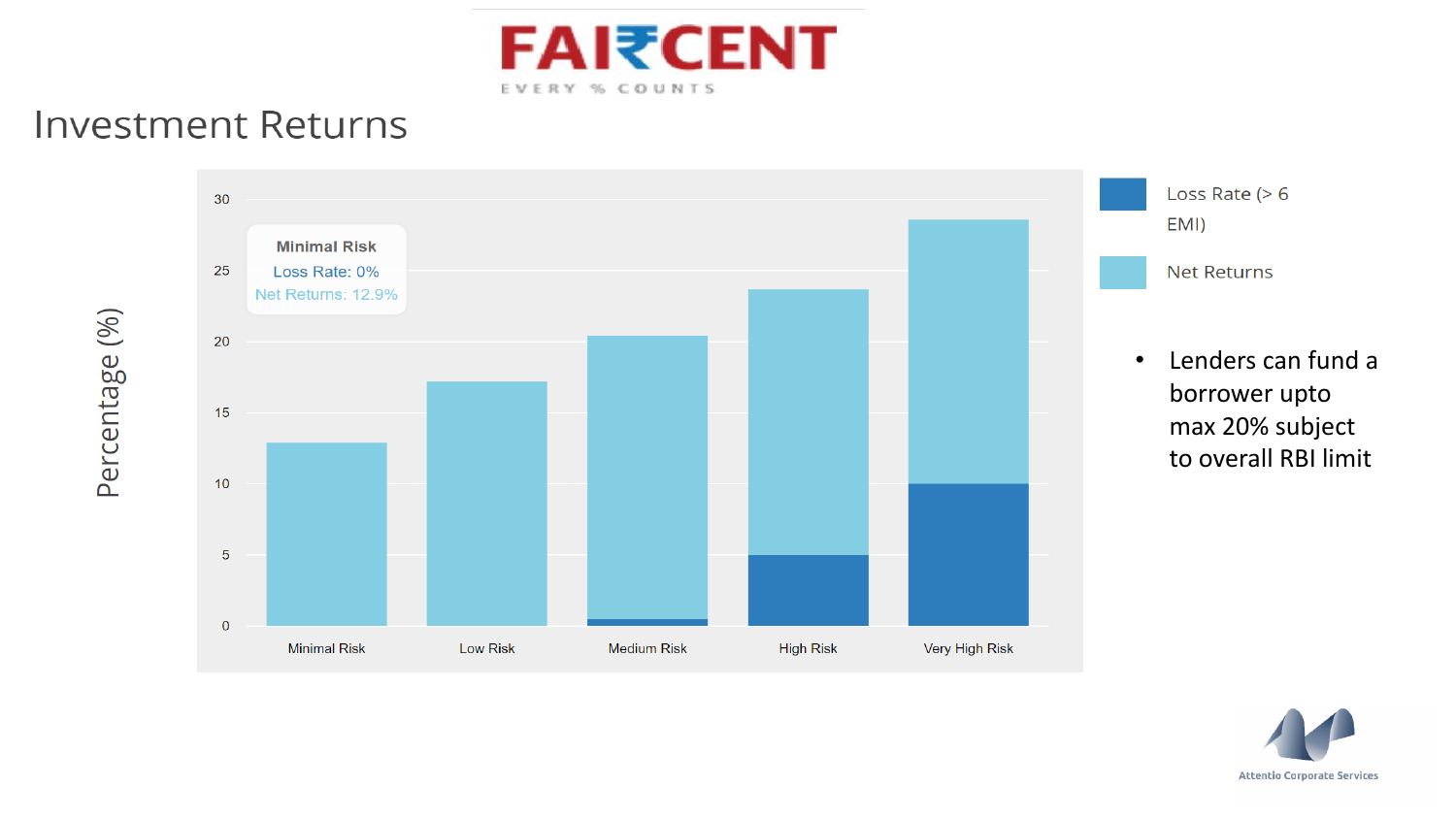



Total Loan Amount Applied by Borrowers Rs. 816.67 Crores

Total Investment Commitment by Investors Rs. 116.08 Crores



P2P Loan Interest Rates starting from 12%

 $\bullet$ 

Returns for Investors upto 30%

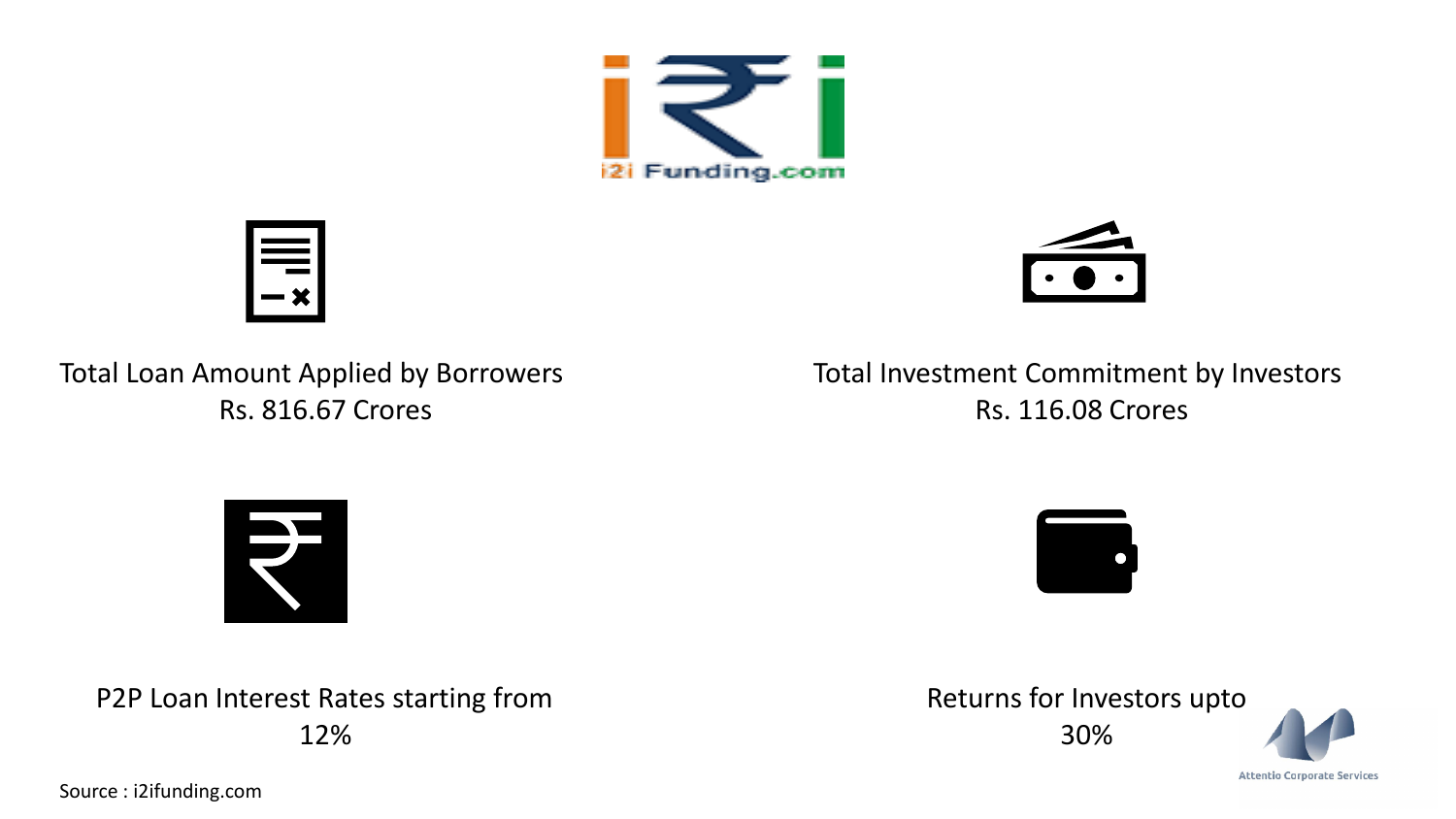# PROS OF P2P LENDING



Easy application and faster loan process



Wide range of Investment (Rs. 500 to Rs. 50,000)

## Multi purpose loan



RBI Regulator

Transparent Systems (EE) No collateral





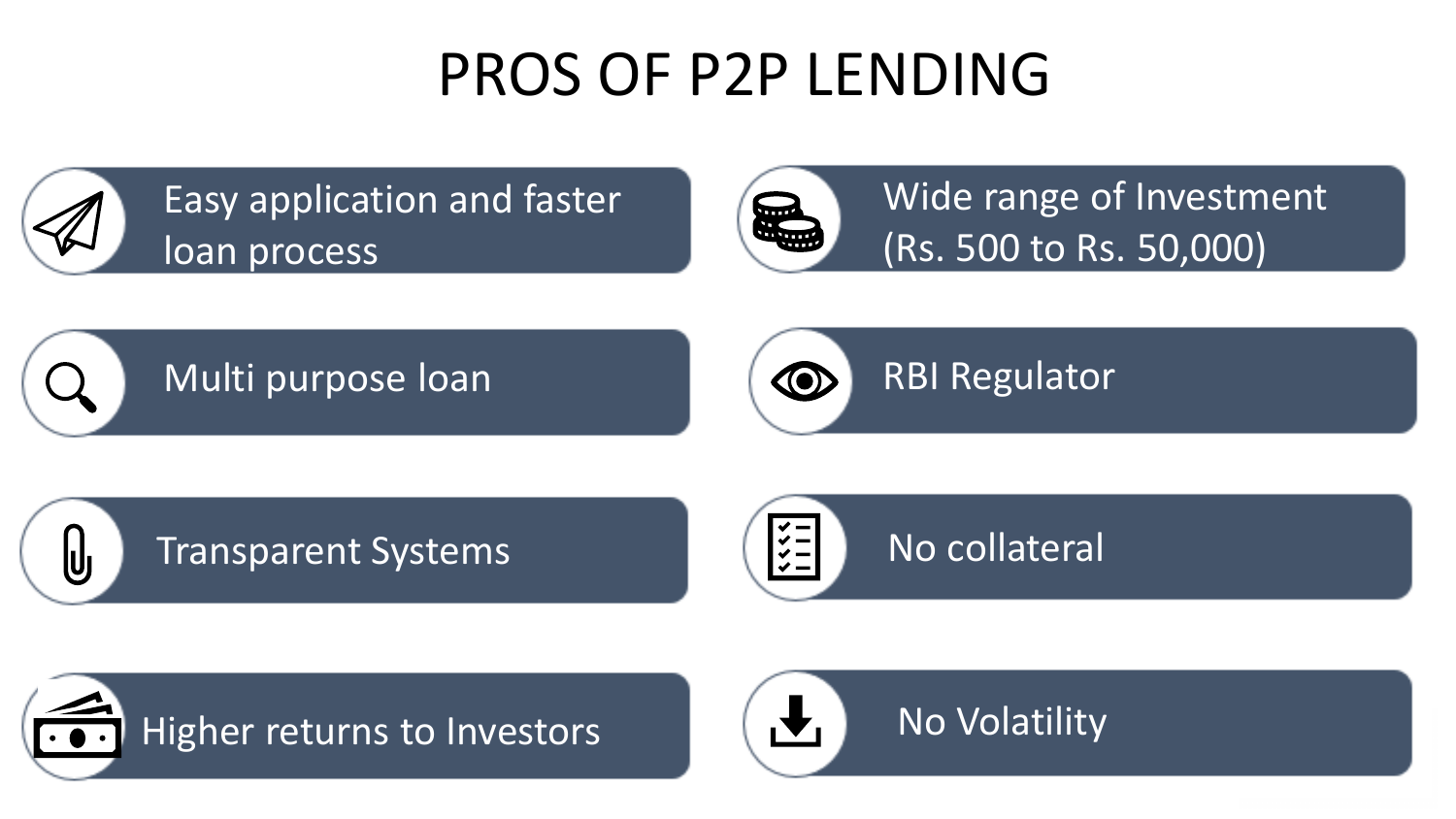## CONS OF P2P LENDING





Small Loan Amount



No Guarantee of Funding





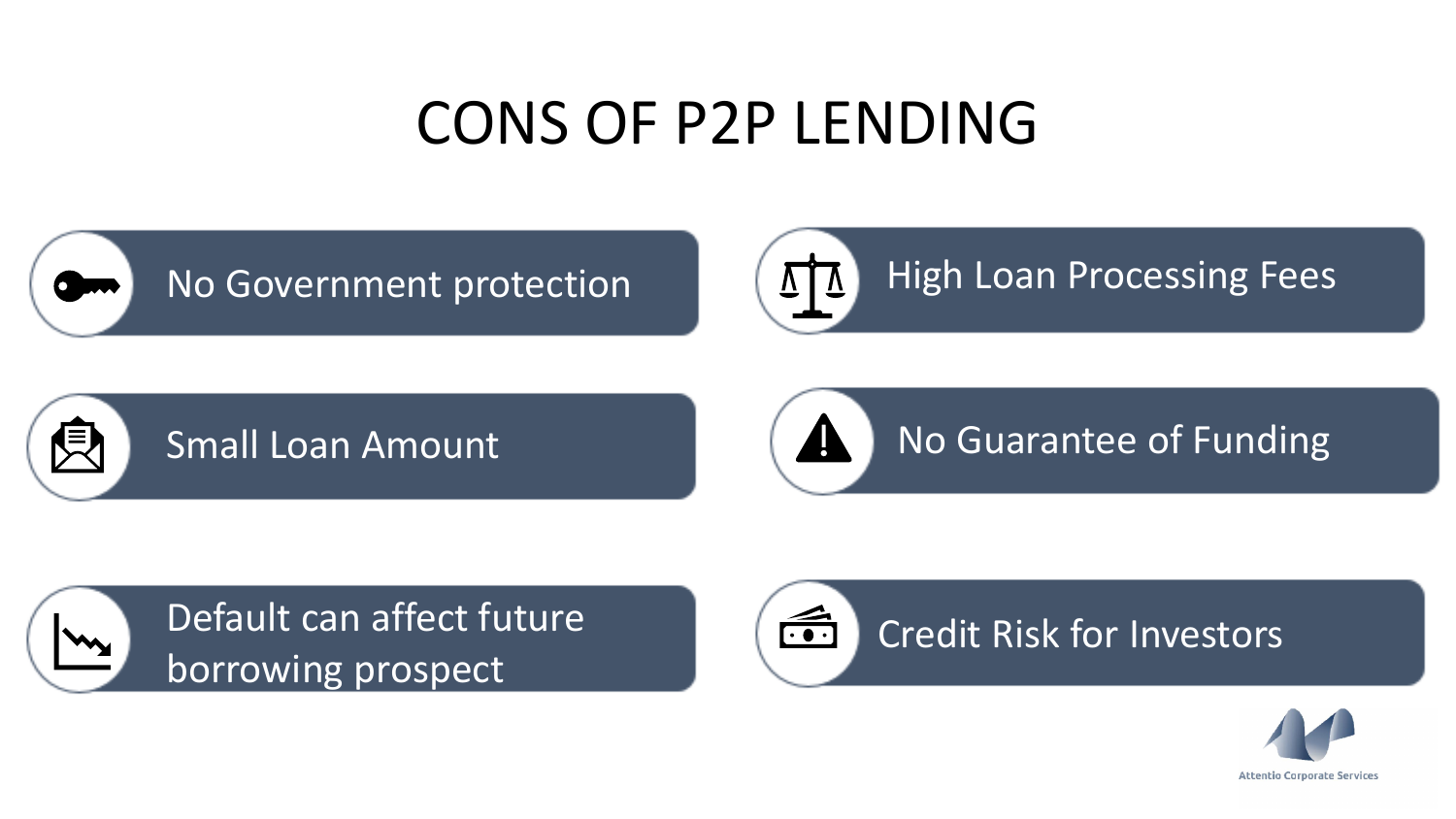## Practical Challenges – Investor

Like many investment avenues, P2P Lending also involves certain risk for investors. The risk is dependent on the P2P lending platform and their credit policies.

Methods to reduce risk:

- Select platform which assists in loan recovery
- Verify the credit rating process
- Choose borrowers wisely
- Diversify the investment basket
- Stay invested even if some loans go bad

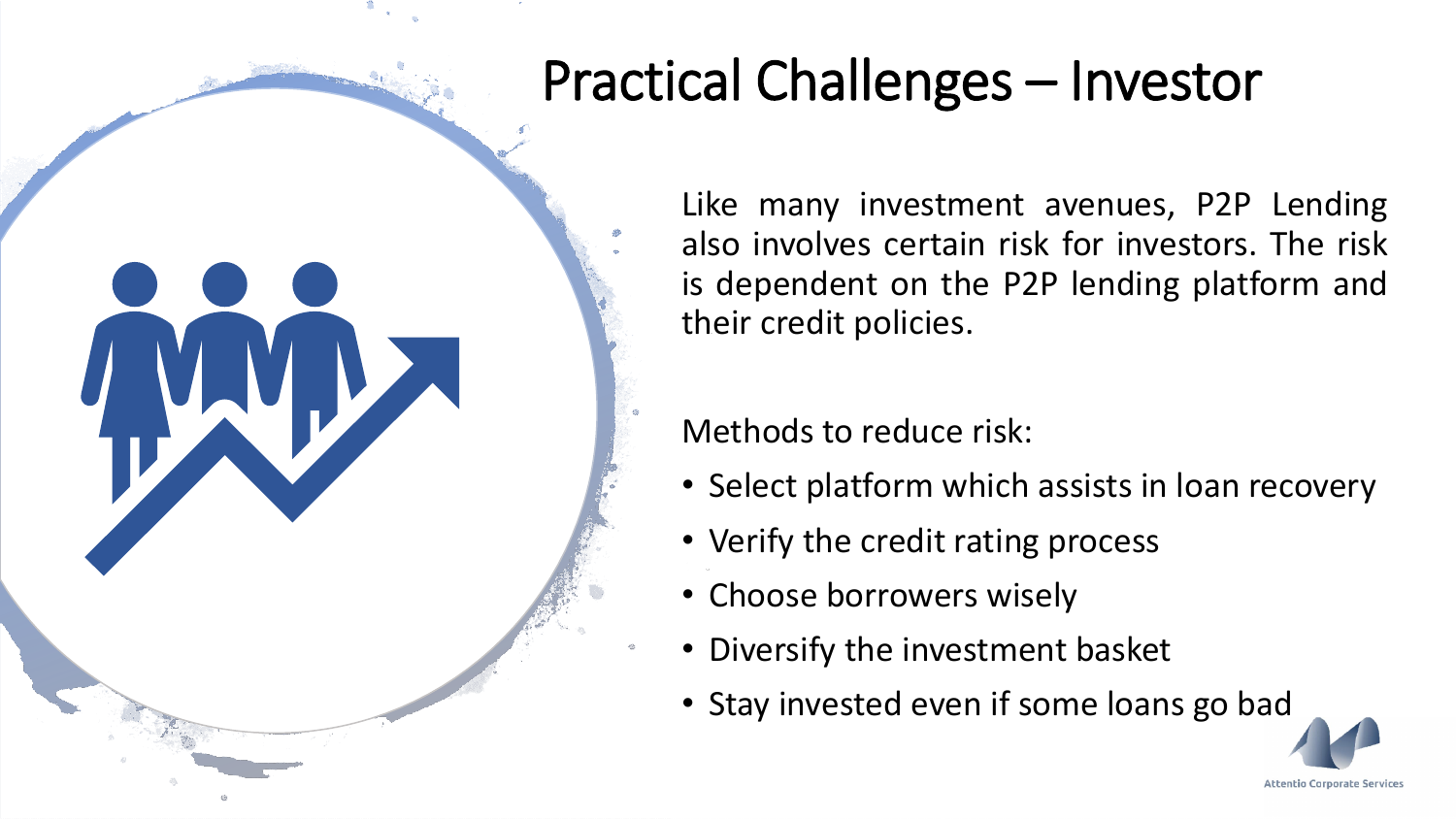P2P platforms are an alternate form of investment

Like any discerning investor who diversifies his risk, similarly one needs to diversify portfolio in P2P platform

# To Sum up..

While there are inherent checks and balances, some loans may go bad

Key is to focus on larger picture i.e. protection of principal and optimisation of returns

With smart strategy, investors can easily earn between 16-25% returns depending on their risk appetite